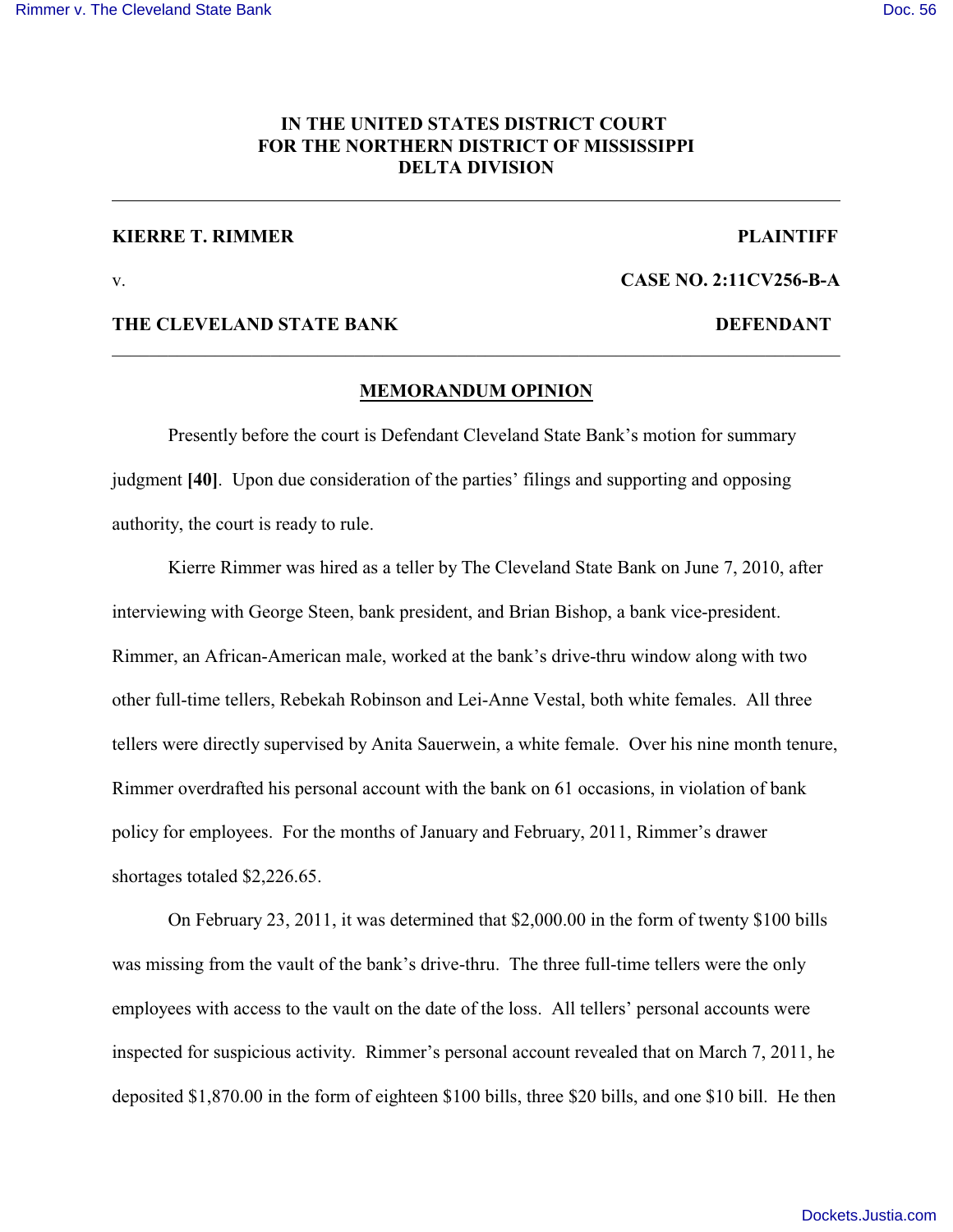wrote a check for \$2,000.00. Bishop considered this activity to be suspicious since it transpired after the vault shortage.

On March 31, 2011, Bishop and other bank officers met with Rimmer to discuss the suspicious transaction as well as his issues with overdrafts and drawer shortages. When Bishop inquired as to the source of Rimmer's funds for the \$1,870.00 transaction, Rimmer stated the money must have been obtained from his tax refund, but Bishop pointed out to him a separate transaction in Rimmer's account which deposited the tax refund. Rimmer then speculated that the money was the proceeds of a t-shirt business Rimmer owned along with his wife. At the conclusion of this meeting, Bishop informed Rimmer not to return to work because the bank had lost confidence in his trustworthiness and ability to perform his job satisfactorily.

Rimmer immediately discussed the termination with his wife who reminded him that he sold a vehicle for \$2,700.00 on March 4, 2011. When Rimmer turned in his bank keys to Sauerwein, he informed her of the vehicle sale and subsequent deposit. Sauerwein told Rimmer he could report this information to Bishop, but Rimmer declined.

Rimmer filed the instant action alleging claims of race and gender discrimination in violation of Title VII. Title VII prohibits an employer from "discharg[ing] an individual, or otherwise discriminat[ing] against any individual . . . because of such individual's race, color, religion, sex, or national origin." 42 U.S.C. § 2000e-2(a)(1). Defendant Cleveland Bank subsequently filed this motion for summary judgment, arguing that Rimmer cannot establish a *prima facie* case for either race or gender discrimination.

2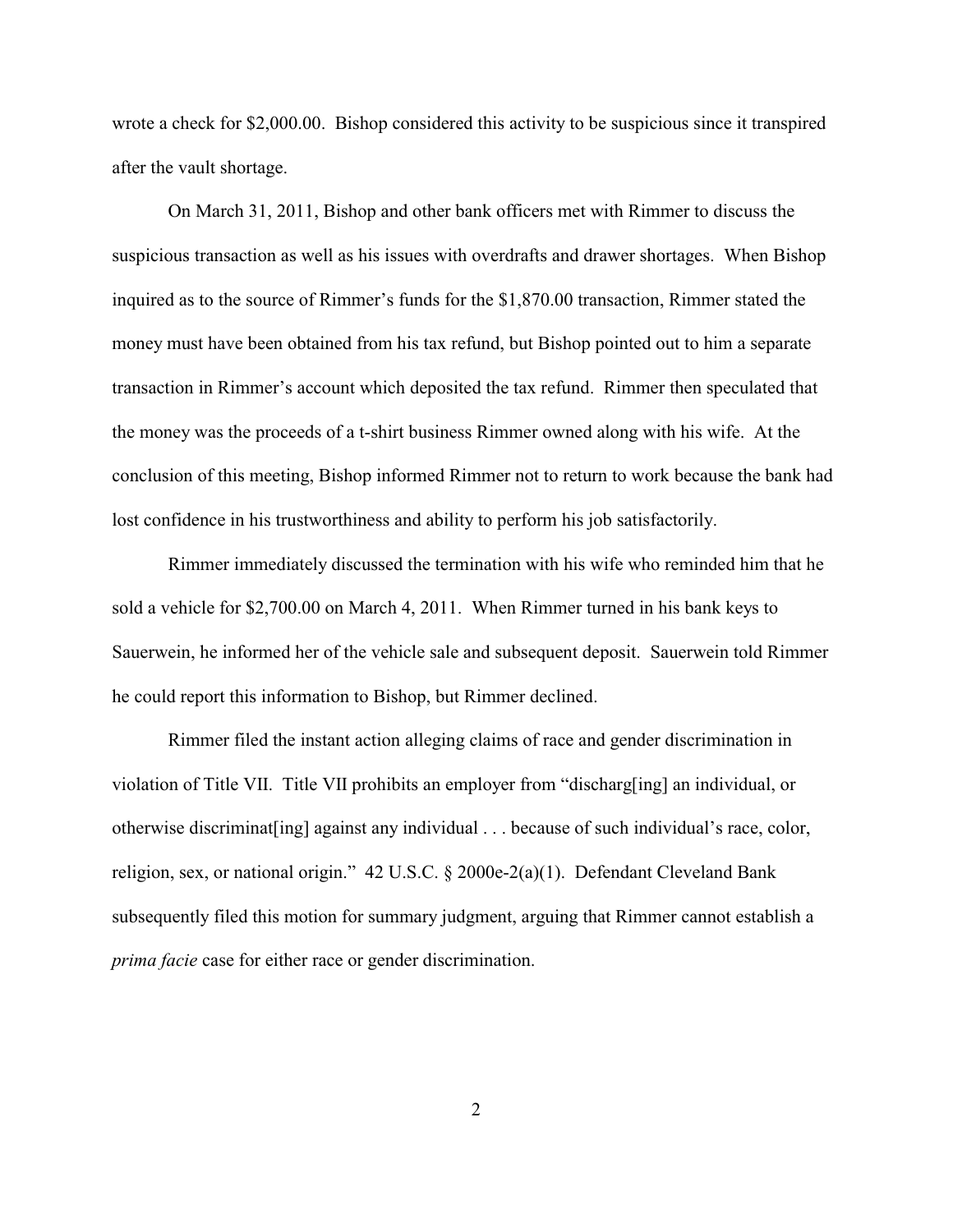Summary judgment is appropriate when the pleadings, depositions, answers to interrogatories, and admissions on file, together with affidavits, if any, show that there is no genuine issue of material fact and the moving party is entitled to judgment as a matter of law. Fed. R. Civ. P. 56(c); *Celotex Corp. v. Catrett*, 477 U.S. 317, 323, 106 S. Ct. 2548, 91 L. Ed.2d 265 (1986). An issue of material fact is genuine if a reasonable jury could return a verdict for the nonmovant. *Anderson v. Liberty Lobby*, 477 U.S. 242, 248, 106 S. Ct. 2505, 2510, 91 L. Ed.2d 202 (1986). In reviewing the evidence, this court must draw all reasonable inferences in favor of the nonmoving party, and avoid credibility determinations and weighing of the evidence. *Reeves v. Sanderson Plumbing Prods. Inc.*, 530 U.S. 133, 150, 120 S. Ct. 2097, 2110, 147 L. Ed.2d 105 (2000). In so doing, the court must disregard all evidence favorable to the moving party that the jury is not required to believe. *Reeves*, 530 U.S. at 151, 120 S. Ct. at 2110.

Claims of racial and gender discrimination are governed by the evidentiary standard adopted in *McDonnell Douglas Corp. v. Green*. 411 U.S. 792 (1973). Under *McDonnell Douglas*, a plaintiff has the initial burden of making a *prima facie* case. *Id*. at 802. Once the plaintiff has established a *prima facie* case, the burden shifts to the defendant to articulate a legitimate non-discriminatory reason for the employment decision. *Id*. at 802-03. If the defendant is able to articulate a legitimate reason for its action the ultimate burden rests on the plaintiff to prove the employment decision was the result of a discriminatory practice. *Id*. at 804.

A plaintiff may make a *prima facie* case for racial or gender discrimination by showing that:  $(1)$  he is a member of a protected class;  $(2)$  he was qualified for the position in question;

3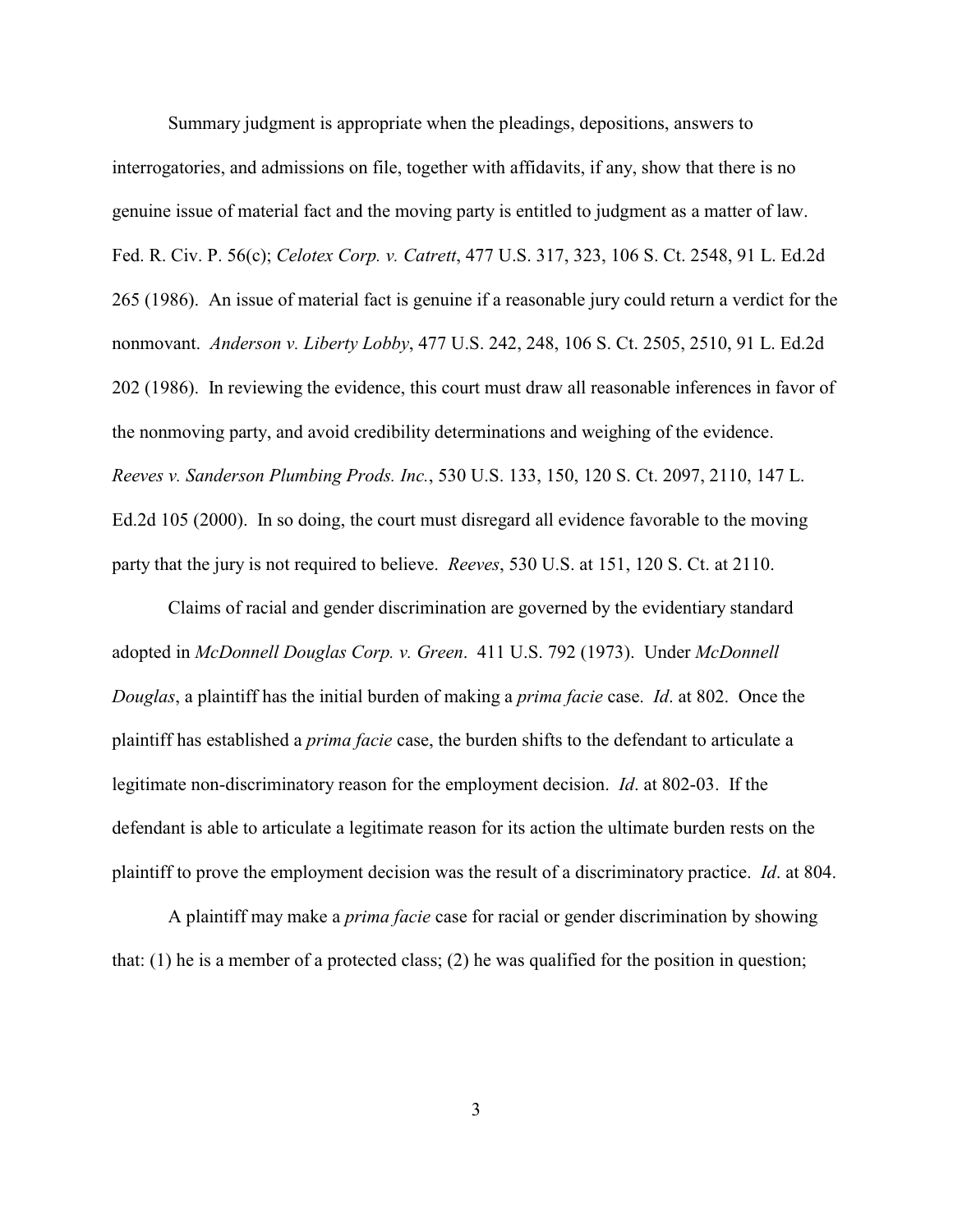(3) he suffered some adverse employment action; and, (4) he was treated less favorably because of his membership in that protected class than were other similarly situated employees who were not members of the protected class, under nearly identical circumstances. *Lee v. Kansas City S. Ry. Co.*, 574 F.3d 253, 258 (5th Cir. 2009). Employment actions are "taken under nearly identical circumstances when the employees being compared held the same job or responsibilities, shared the same supervisor . . . and have essentially comparable violation histories." *Id.* at 260 (citations omitted).

There is no dispute that Rimmer meets the first three prongs of a *prima facie* case in that he is a black male who worked in an office consisting of all white females, he was qualified to be a bank teller, and his employment was terminated. Defendant argues that Rimmer cannot identify a similarly situated individual who was treated more favorably since the other employees who retained their jobs had fewer violations of bank policy and no suspicious account activity.

First, Defendant Cleveland Bank argues that no other full-time teller overdrafted a comparable number of times as Rimmer. As previously stated, the bank recorded 61 overdrafts on Rimmer's personal account. The bank recorded 24 overdrafts for Robinson, and no overdrafts for Vestal. While "[e]ach employee's track record at the [bank] need not comprise the identical number of identical infractions . . . these records must be comparable." *Id*. at 261. The court finds that Rimmer's 61 overdrafts are not comparable in number to the overdrafts by any other employee holding his same position at the bank.

Next, Defendant contends that no other full-time teller recorded drawer losses as substantial as Rimmer's. On February 2, 2011, Rimmer's teller drawer was short \$1,988.84. On March 1, 2011, Sauerwein gave each teller a memo regarding outages for the months of January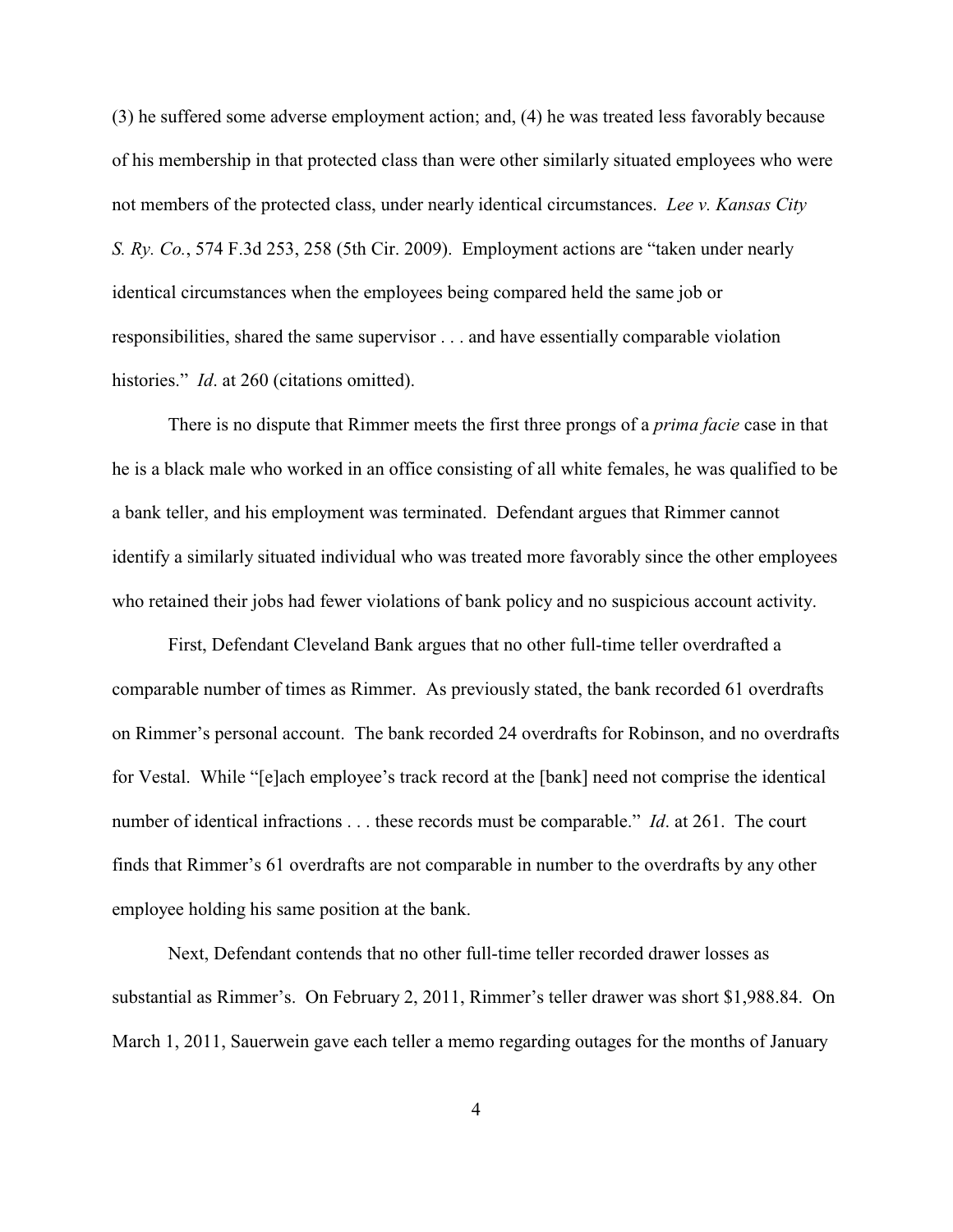and February in 2011. Rimmer's drawer shortages totaled \$2,226.65. Robinson's drawer was short \$313.00, while Vestal had no recorded shortages. Given the large discrepancy between Rimmer and the other tellers' shortage totals, the court finds that Rimmer cannot show a comparator with regards to drawer shortages.

Finally, Defendant argues that no other employee had suspicious account activity. Rimmer counters that a deposit of \$1,870.00 three days after he sold a vehicle for \$2,700.00 is hardly suspicious. However, the relevant issue is whether Rimmer and "his alleged comparator employees were similarly situated from the perspective of their employer at the time of the relevant employment decisions." *Perez v. Texas Dept. of Criminal Justice, Inst. Div.*, 395 F.3d 206, 210 (5th Cir. 2004) (citations omitted). No person involved in terminating Rimmer had knowledge of the sale of the vehicle at the time of the decision. The fact that Rimmer has produced evidence after the fact purporting to show that the so-called suspicious deposit was the result of an honest transaction is irrelevant, as the focus is on the employer's rationale at the time of the decision. *Id*. (citing *Sabree v. United Bhd. of Carpenters & Joiners Local No. 33*, 921 F.2d 396, 404 (1st Cir. 1990). At the time Bishop decided to terminate Rimmer, Rimmer's account activity seemed reasonably suspicious and no other teller had similar activity.

Based on these reasons, Rimmer has failed to produce evidence that the bank treated him more harshly than similarly situated white female employees. The differences between Rimmer and the other tellers' histories at the bank more than account for the differential treatment they received. Thus, Rimmer has not established a *prima facie* case for either race or gender discrimination.